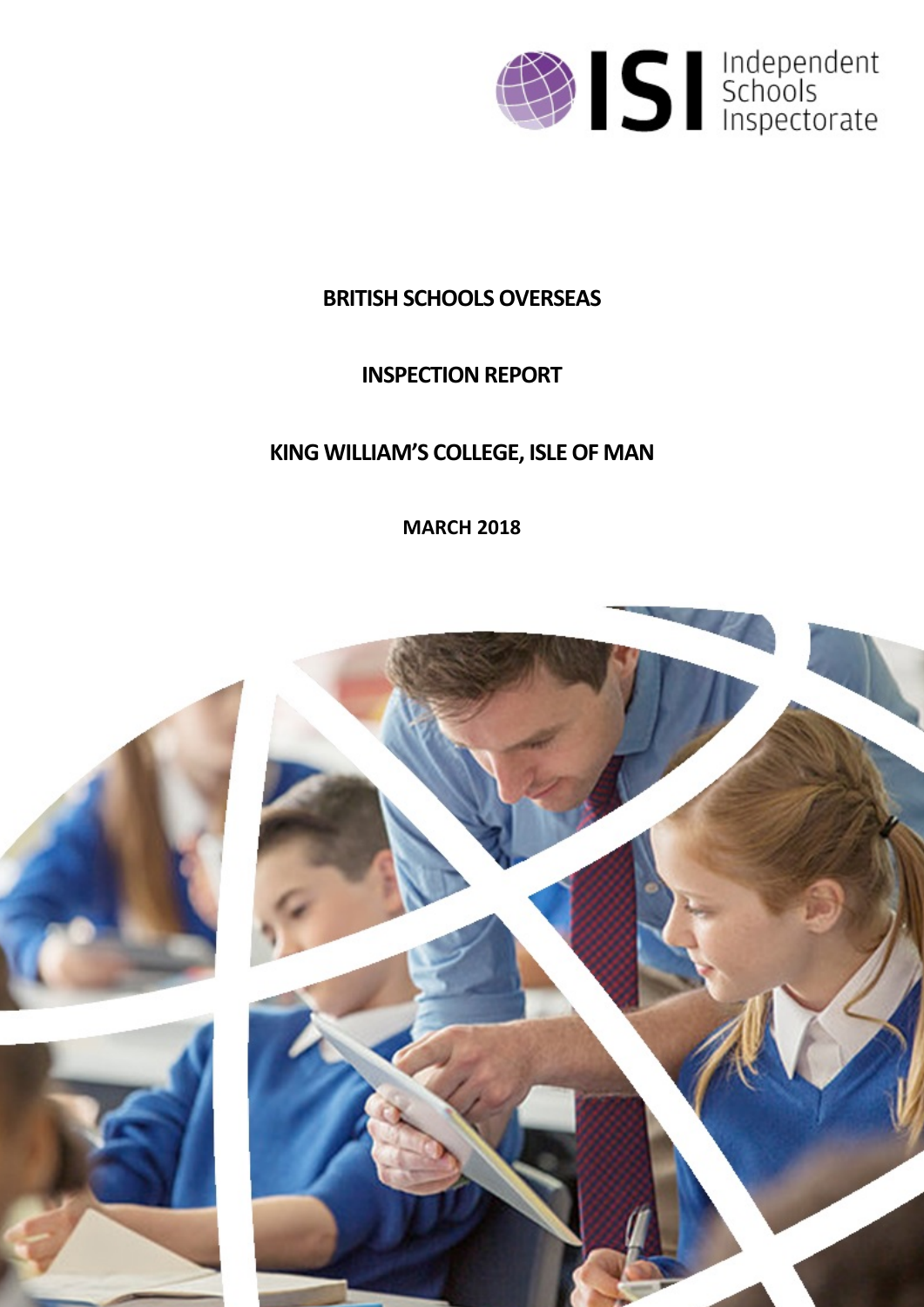**Contents** 2

# **CONTENTS**

|    | <b>SCHOOL'S DETAILS</b>                                              | 3                       |
|----|----------------------------------------------------------------------|-------------------------|
| 1. | <b>BACKGROUND INFORMATION</b>                                        | 4                       |
|    | <b>About the school</b>                                              | 4                       |
|    | What the school seeks to do                                          | 4                       |
|    | <b>About the pupils</b>                                              | 4                       |
| 2. | <b>INSPECTION OF STANDARDS FOR BRITISH SCHOOLS OVERSEAS</b>          | 5                       |
|    | Preface                                                              | 5                       |
|    | <b>Key Findings</b>                                                  | 5                       |
|    | PART 1 - Quality of education provided                               | 5                       |
|    | PART 2 - Spiritual, moral, social and cultural development of pupils | 6                       |
|    | PART 3 - Welfare, health and safety of pupils                        | 6                       |
|    | PART 4 – Suitability of staff, supply staff, and proprietors         | $\overline{\mathbf{z}}$ |
|    | <b>PART 5 - Premises of and accommodation at schools</b>             | 7                       |
|    | <b>PART 6 - Provision of information</b>                             | 7                       |
|    | PART 7 - Manner in which complaints are handled                      | 8                       |
|    | PART 8 - Quality of leadership in and management of schools          | 8                       |
|    | PART 9 - Minimum Standards for boarding                              | 8                       |
| 3. | <b>INSPECTION OF EDUCATIONAL QUALITY</b>                             | 10                      |
|    | Preface                                                              | 10                      |
|    | <b>Key Findings</b>                                                  | 11                      |
|    | <b>Recommendations</b>                                               | 11                      |
|    | The quality of the pupils' learning and achievements                 | 11                      |
|    | The quality of the pupils' personal development                      | 13                      |
| 4. | <b>INSPECTION EVIDENCE</b>                                           | 16                      |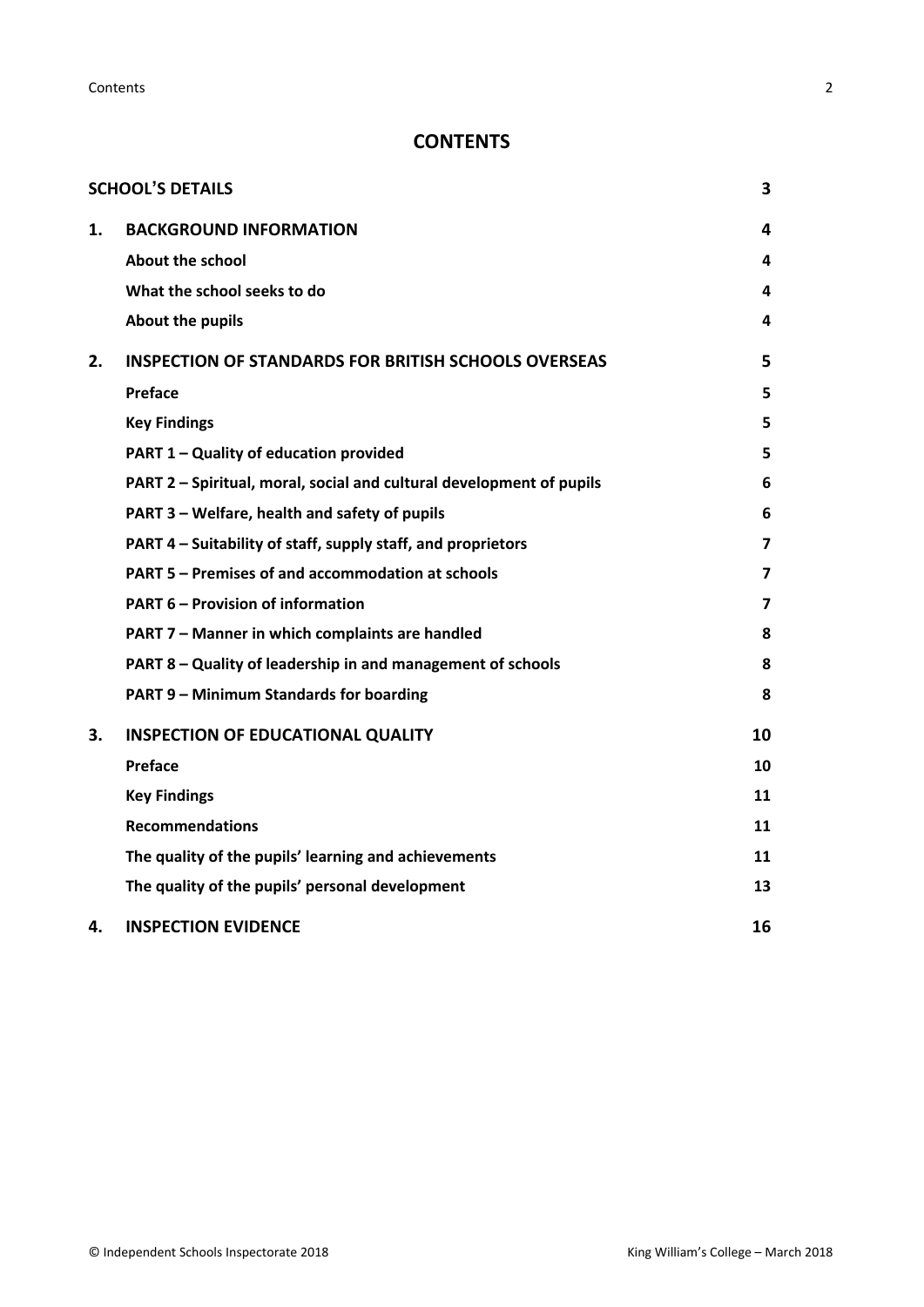| <b>College</b>                  | King William's College                                         |     |                   |     |
|---------------------------------|----------------------------------------------------------------|-----|-------------------|-----|
| <b>Address</b>                  | King William's College<br>Castletown<br>Isle of Man<br>IM9 1TP |     |                   |     |
| Telephone number                | 01624 820400                                                   |     |                   |     |
| <b>Email address</b>            | principal@kwc.sch.im                                           |     |                   |     |
| Headteacher<br>Mr Joss Buchanan |                                                                |     |                   |     |
| <b>Chair of governors</b>       | Mr Nigel Wood                                                  |     |                   |     |
| Age range                       | 3 to 18                                                        |     |                   |     |
| Number of pupils on roll        | 534                                                            |     |                   |     |
|                                 | <b>Boys</b>                                                    | 280 | <b>Girls</b>      | 254 |
|                                 | Day pupils                                                     | 440 | <b>Boarders</b>   | 94  |
|                                 | <b>EYFS</b>                                                    | 13  | <b>Juniors</b>    | 144 |
|                                 | <b>Seniors</b>                                                 | 266 | <b>Sixth Form</b> | 111 |
| <b>Inspection dates</b>         | 27 February to 2 March 2018                                    |     |                   |     |

# <span id="page-2-0"></span>**SCHOOL'S DETAILS**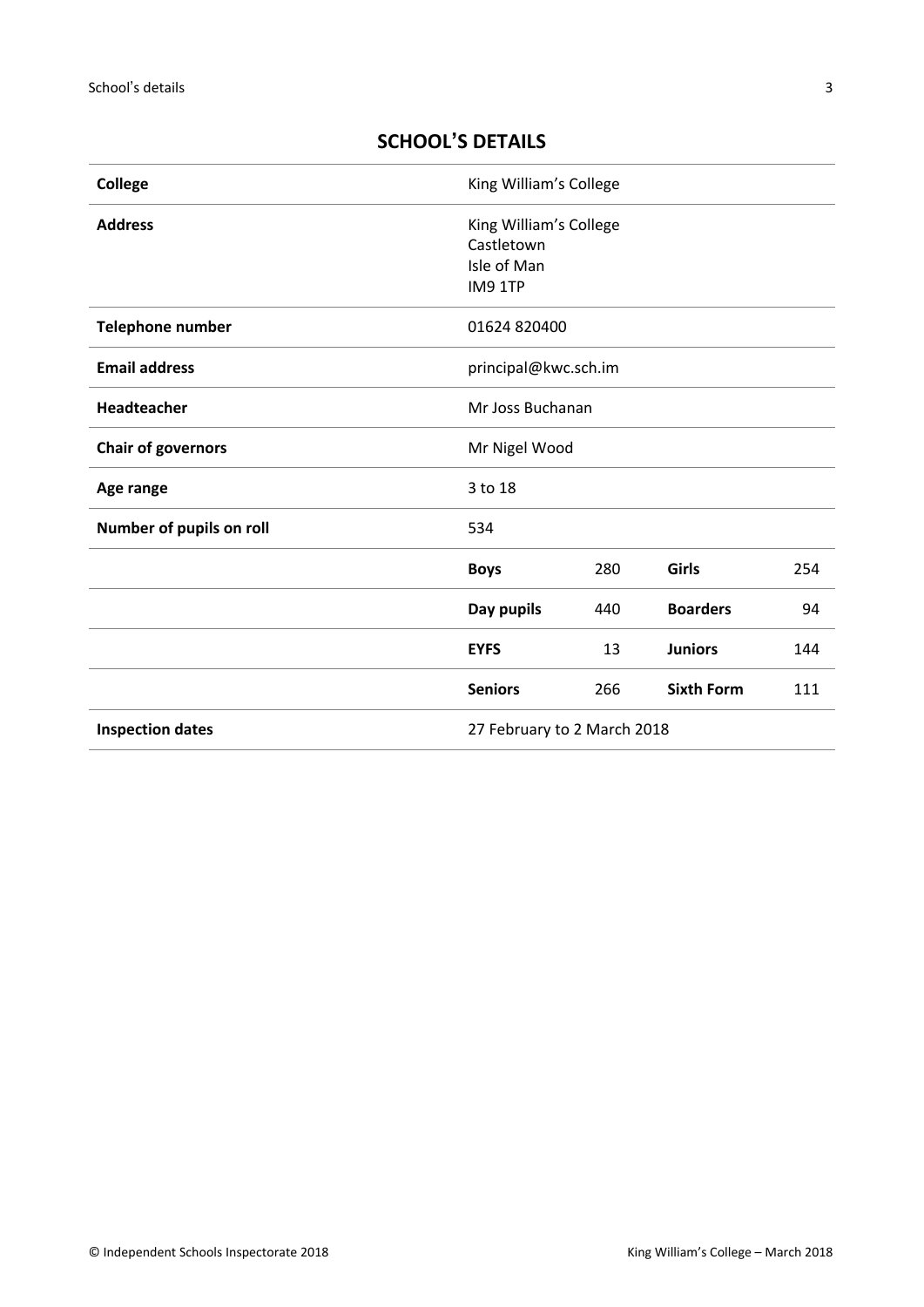## <span id="page-3-0"></span>**1. BACKGROUND INFORMATION**

### <span id="page-3-1"></span>**About the school**

- 1.1 King William's College is a co-educational independent day and boarding school of 534 pupils aged 3 to 18, including 94 boarders accommodated in two boarding houses. The Buchan, the college's coeducational day junior school for pupils aged 3 to 11, is on a separate site. The governors are also directors of King William's College (Limited), which owns both schools. The Trustees of Bishop Barrow's Charity guard the ethos of the school and manage its investments. They provide advice and support to the governors where required. The two school sites are located in Castletown, a mile apart. The college opened in 1833. The junior school was founded as a girls' school by Laura, Lady Buchan, in 1878, later renamed in her memory and merged with the college in 1990. King William's College admitted girls from 1983. A nursery for children aged two to four on the Buchan site is run independently as a separate entity and did not form part of this inspection.
- 1.2 Almost all members of the senior leadership team have been appointed since the previous inspection. In the senior school, the boarding houses, year group centres and the art and drama departments have been redeveloped, and new changing facilities have been completed. In the junior school, the science laboratory has been refurbished and the school day has been extended.

### <span id="page-3-2"></span>**What the school seeks to do**

1.3 The school aims to create a sense of community, with bonds of friendship and mutual support which will last a lifetime. It seeks to offer an education with academic rigour at its heart through a curriculum supported in particular by the values and internationalism of the International Baccalaureate (IB). The school tries to support and stretch each pupil by providing teaching and developing learning of the highest quality together with appropriate support and extensive enrichment and extra-curricular programmes. Pupils are encouraged to contribute both to the school community and to the wider world.

## <span id="page-3-3"></span>**About the pupils**

1.4 Nationally standardised data indicate that the profile of the pupils in both sections of the school is above average. Most of the local pupils come from professional backgrounds, and around one-sixth have a parent who attended the school. Very few day pupils come from an ethnic minority background, which reflects the population of the island. A large number of nationalities is represented among the international boarders, who come mainly from professional backgrounds in Germany, Russia and China, including Hong Kong. The school has identified 102 pupils as having special educational needs and/or disabilities (SEND) including dyslexia, dyspraxia and other behavioural and learning difficulties, of whom 54 receive additional support. There are 61 pupils who have English as an additional language (EAL), of whom 16 receive additional support. The school offers academic enrichment to all pupils including those identified as more able.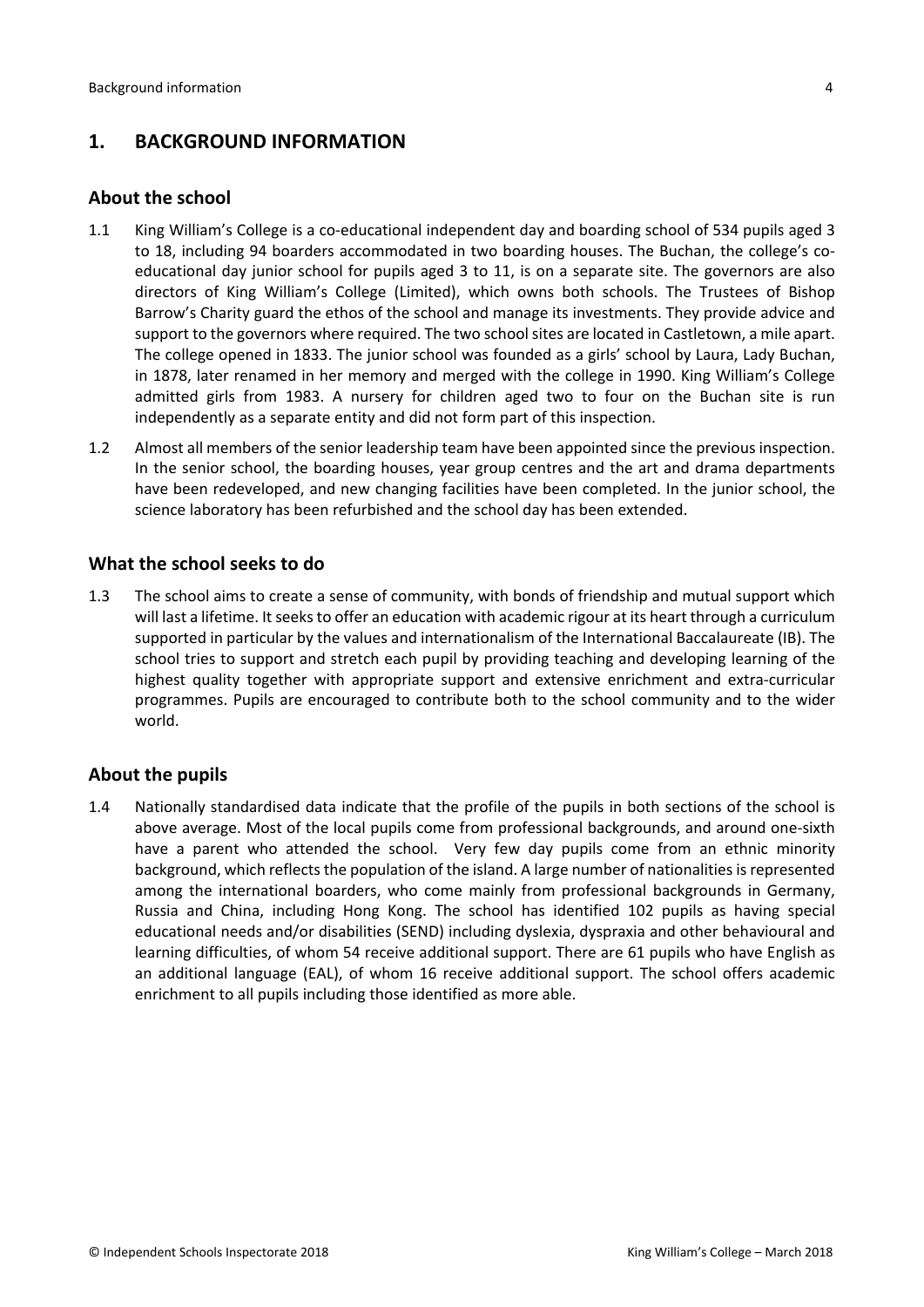## <span id="page-4-0"></span>**2. INSPECTION OF STANDARDS FOR BRITISH SCHOOLS OVERSEAS**

## <span id="page-4-1"></span>**Preface**

The Independent Schools Inspectorate (ISI) is a body approved by the British Government for the purpose of inspecting independent schools in England and overseas.

Inspections for British schools overseas follow closely the framework and guidance for independent school inspection in England. ISI reports to the English Department for Education (DfE) on the extent to which schools meet the Standards for British Schools Overseas. It also takes account, where relevant, of compliance with any local requirements.

The inspection of the school is from an educational perspective and provides limited inspection of other aspects, though inspectors will comment on any significant hazards or problems they encounter which have an adverse impact on children. The inspection does not include: an exhaustive health and safety audit; an indepth examination of the structural condition of the school, its services or other physical features; an investigation of the financial viability of the school or its accounting procedures; an in-depth investigation of the school's compliance with employment or company law; in-depth consideration of the extent to which the school meets the requirements of local law and custom.

### **Headline judgements against the Standards for British Schools Overseas indicate that the Standards have been 'met' or 'not met' for accreditation.**

Accreditation as a British school overseas lasts for three years. The school's last inspection was in November 2011.

## <span id="page-4-2"></span>**Key Findings**

2.1 The school meets all the Standards for British Schools Overseas and the Minimum Standards for Boarding and no further action is required as a result of this inspection.

## <span id="page-4-3"></span>**PART 1 – Quality of education provided**

#### **2.2 The Standards relating to the quality of education [paragraphs 1–4] are met.**

- 2.3 Pupils in both the junior and the senior schools follow an appropriate curriculum that reflects the aims of the school. Children in Reception follow a programme based on the Early Years Foundation stage (EYFS) in England. In the senior schools, pupils follow courses leading to IGCSE and the IB. The curriculum is expanded by a range of additional activities as part of the co-curriculum. The programme of opportunities provided, reflecting the values of the school, prepares pupils for life in British society. The curriculum, including personal, social and health education (PSHE) is supported by plans, handbooks and schemes of work throughout the school. Pupils receive suitable career advice and guidance.
- 2.4 All pupils have opportunities to learn and make progress, including those with SEND, EAL and those identified by the school as more able or with particular talents. Support is provided for pupils with SEND and EAL through additional tuition individually or in small groups. An academic enrichment programme provides additional challenges for more able pupils. This includes both activities within school and competitive and other opportunities outside school relating to the wider world. In both the junior and senior school, the curriculum and teaching ensure that fundamental British values are not undermined.
- 2.5 Pupils make good progress as a result of teaching that shows detailed planning and the use of a wide variety of suitable resources to support pupils' learning. Behaviour in lessons is well managed and results from teaching that is effectively planned, uses a variety of activities, and shows both good time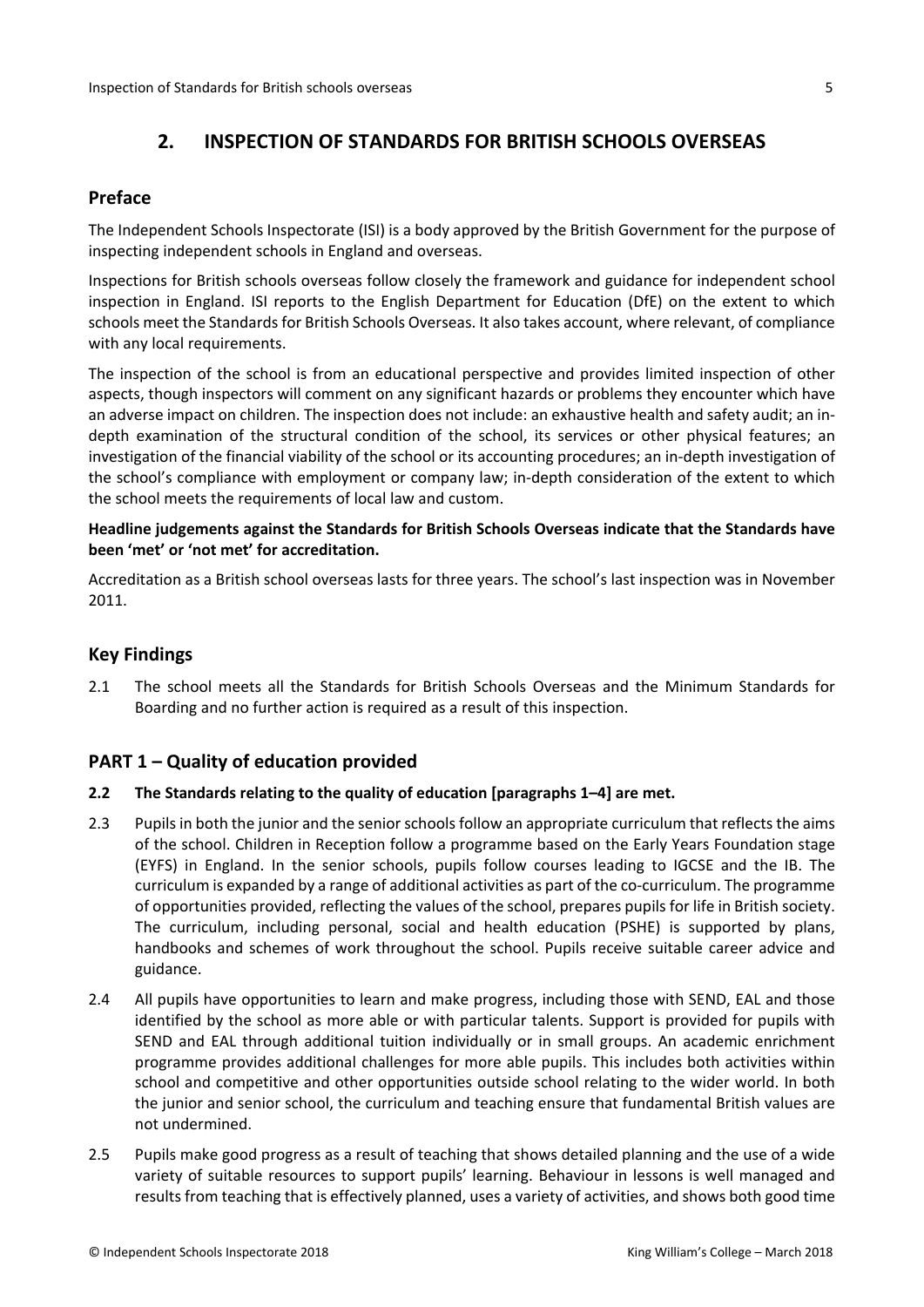management and clear understanding of pupils' needs. A suitable framework is in place to assess pupils' performance and to track their progress. Assessment information is used to plan teaching and support pupils' progress.

2.6 Section 3 of this report provides a more detailed evaluation of the quality of the pupils' learning and achievements and the contribution that the curriculum and teaching make to these outcomes.

### <span id="page-5-0"></span>**PART 2 – Spiritual, moral, social and cultural development of pupils**

#### **2.7 The Standard relating to spiritual, moral, social and cultural development [paragraph 5] is met.**

- 2.8 The pupils' personal development is fostered by the values and atmosphere of the school, which strongly reflect British values. Pupils in both the junior and senior schools experience assemblies and other activities that inform them about those values. They are enabled to learn more by putting the valuesinto practice, for example through the student councils, which operate according to democratic principles. As a result of the frequent praise and encouragement they receive, pupils develop selfconfidence and self-esteem. They become more self-aware through regular discussions with teachers and critical comments received about their work and overall progress. Pupils understand and accept the rules in place throughout the school, to which they contribute, and recognise the difference between right and wrong. They accept responsibility for their own behaviour and understand how this is supported by the system of rewards and sanctions.
- 2.9 Pupils learn about public institutions in both the Isle of Man and the UK through assemblies, visiting speakers and school trips. As a result of the ethos of the school and its strong promotion of Christian values, pupils develop a conscious tolerance of those from different religious and other backgrounds, and consistently show mutual respect.
- 2.10 Section 3 of this report provides a more detailed evaluation of the quality of the pupils' personal development and the factors which contribute to their development.

#### <span id="page-5-1"></span>**PART 3 – Welfare, health and safety of pupils**

#### **2.11 The Standards relating to welfare, health and safety [paragraphs 6–16] are met.**

- 2.12 The school makes appropriate arrangements to safeguard and promote the welfare of pupils, taking into account both local and English requirements. Safeguarding and child protection policies are suitable and effectively implemented, including the staff recruitment policy. The school maintains contact with local children's services. A regular programme of appropriate training is carried out for all staff including those with designated safeguarding responsibilities, some of which is provided by the island authorities. Detailed records are kept. All new staff receive appropriate induction training. One governor takes a lead in relation to safeguarding arrangements and the governing body monitors the implementation of safeguarding procedures through appropriate annual review. Confidential records are kept of all child protection concerns. Pupils and parents feel that any issues that arise are well dealt with by the school. Pupils, including boarders, are confident that there is always an adult they can turn to if they are worried by anything, and that the school responds appropriately in such cases.
- 2.13 The school has appropriate policies in place to promote good behaviour and to prevent bullying, including cyberbullying. These are known and understood by pupils and staff and effectively implemented. Pupils are conscious of the many initiatives taken by the school to address bullying, for example in assemblies, PSHE lessons and tutor periods. Pupils are aware of the range of advice they receive to deal with any bullying that may occur. They confirm that little bullying takes place; any occasional cyberbullying is effectively dealt with by the school. A system of rewards is in place to recognise pupils' successes and good behaviour and appropriate sanctions for poor behaviour are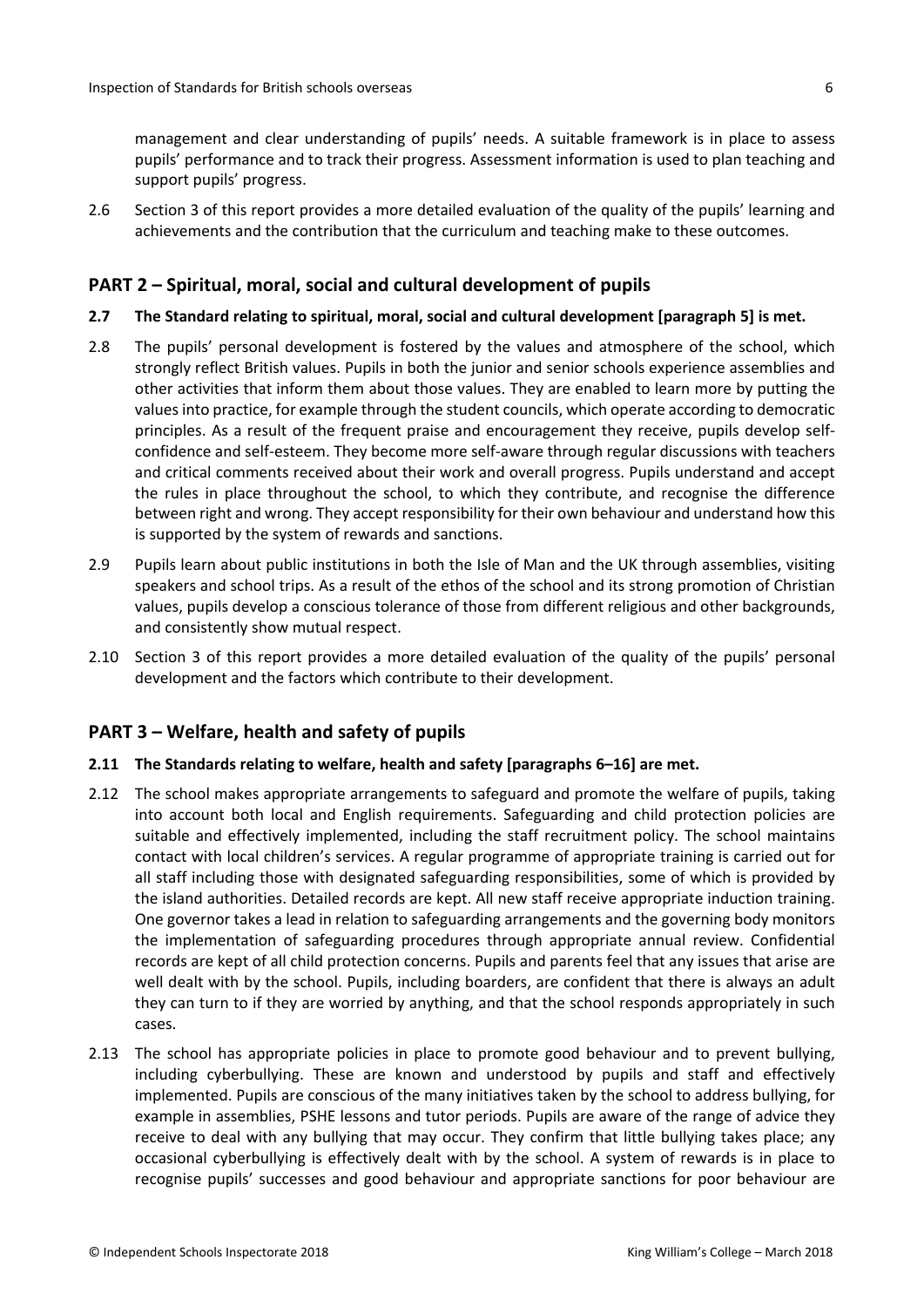implemented when necessary. The school keeps suitable records of all behavioural issues and serious sanctions which are monitored in order to identify trends or patterns.

- 2.14 The school implements rigorous policies with regard to health and safety and policies meet local requirements. Responsibilities are clearly allocated and detailed records kept of all maintenance and fire safety checks. Staff receive regular training in fire procedures and the school regularly seeks external professional advice. Policies are regularly reviewed and updated, and procedures strengthened if necessary. Comprehensive risk assessments are in place for all buildings and facilities and for all other identified risks in or out of school, together with measures taken to mitigate them. Any issues arising are dealt with immediately, reflecting particularly the school's determination to ensure the safety and security of the site. Staff receive training in the carrying out and recording of risk assessments. Fire drills, evacuations and lockdown practices are carried out regularly and appropriately recorded, with any follow-up action taken promptly.
- 2.15 The school has a suitable first-aid policy which is known and understood by pupils and staff. Medical matters are the responsibility of suitably trained staff and detailed records are kept as appropriate. Several staff are trained in first-aid including the required number in paediatric care for children in the EYFS. Pupils, including boarders, are content that they are well looked after if they are sick or injured. All medicines are securely stored. The school has appropriate procedures in place for all medical matters, supported by a comprehensive medical management policy. The school communicates promptly with parents should their child be ill or injured. A regular rota ensures that pupils are appropriately supervised out of lesson times. Pupils, including children in the EYFS, are given regular advice on how to keep themselves safe, including online. Admission and attendance registers are suitably maintained and stored, and meet local requirements.

## <span id="page-6-0"></span>**PART 4 – Suitability of staff, supply staff, and proprietors**

### **2.16 The Standards relating to the suitability of those in contact with pupils at the school [paragraphs 17–21] are met.**

2.17 The school carries out appropriate checks on staff and governors to ensure their suitability to work with children. These include barred list, prohibition, identity, medical fitness, right to work in the host country, qualifications and criminal records checks. All checks are suitably recorded in detail on a single central register of appointments of all staff and governors which is appropriately monitored.

## <span id="page-6-1"></span>**PART 5 – Premises of and accommodation at schools**

#### **2.18 The Standards relating to the premises and accommodation [paragraphs 22–31] are met.**

2.19 Appropriate and well-maintained toilet, washing and changing facilities are provided for pupils of all ages. Suitable accommodation and facilities are provided for the short-term care of sick and injured pupils and for pupils who are disabled. The buildings are generally maintained in good condition and checks are regularly carried out to ensure the health, safety and welfare of pupils so far as is reasonably practical. Acoustic, sound insulation and lighting conditions are suitable. Adequate drinking water facilities are provided and clearly marked assuch. The school carries out regular checks on the temperature of hot water at the point of use in both the schools and the boarding accommodation. Pupils have suitable outdoor space for physical education and play.

## <span id="page-6-2"></span>**PART 6 – Provision of information**

#### **2.20 The Standards relating to the provision of information [paragraph 32] are met.**

**2.21** The school provides or makes available to parents, as appropriate, all required information including contact details for the school, the principal and the chairman of governors, a statement of the school's ethos, and policies and procedures relating to safeguarding, admissions, health and safety, first aid,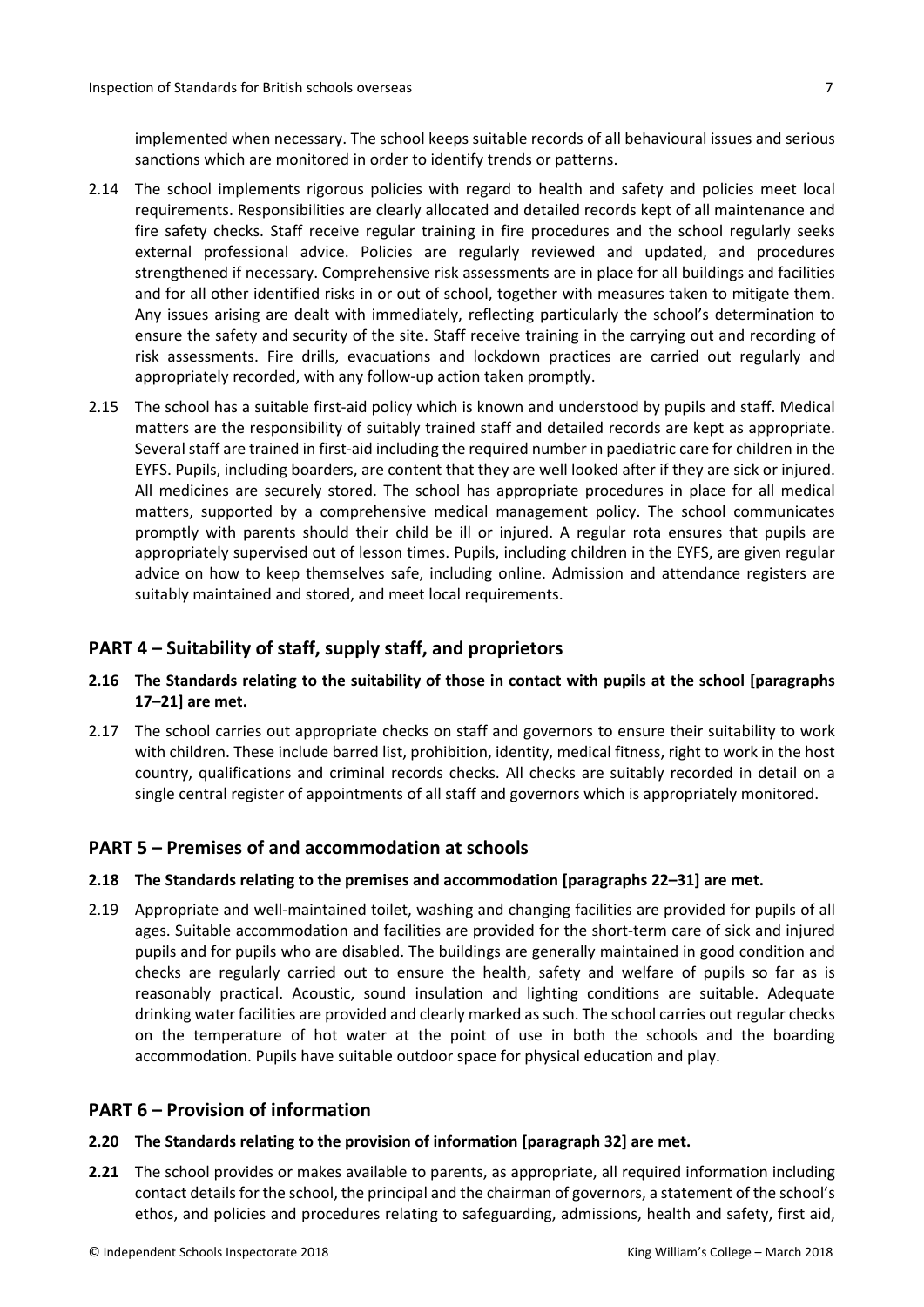the promotion of good behaviour, the prevention of bullying and provision for those pupils with SEND and/or EAL. Much of this information, including the school's complaints procedure, is published on the school's website. Written reports are regularly provided to parents about their children's progress and attainment.

#### <span id="page-7-0"></span>**PART 7 – Manner in which complaints are handled**

#### **2.22 The Standards relating to the handling of complaints [paragraph 33] are met.**

**2.23** The school has an appropriate complaints procedure which is published on its website and is available to parents. This provides for a three-stage process with clear timescales, including an informal initial stage. If concerns are not resolved, parents are able to proceed in writing to a formal stage. If a complaint remains unresolved, the school makes provision for a hearing before a panel which includes at least one person independent of the management and running of the school, which parents may attend, accompanied if they wish. The panel may make findings and recommendations. A confidential record is kept of all complaints and findings, together with action taken by the school whether or not the complaint is upheld. The school's records indicate prompt responses to any complaints received, most of which are resolved informally.

### <span id="page-7-1"></span>**PART 8 – Quality of leadership in and management of schools**

#### **2.24 The Standard relating to leadership and management of the school [paragraph 34] are met.**

- **2.25** Governance shows sufficient experience and understanding to ensure that the leadership and management of the school demonstrate the good skills and knowledge and fulfilment of responsibilities needed so that the Standards for British Schools Overseas and the Minimum Standards for Boarding are met consistently and the well-being of pupils is actively promoted. Evidence during the inspection showed that these responsibilities are fulfilled speedily and effectively if any deficiency in meeting the Standards is identified.
- 2.26 Section 3 of this report provides a more detailed evaluation of the impact of leadership and management on the pupils' learning, achievement and personal development.

#### <span id="page-7-2"></span>**PART 9 – Minimum Standards for boarding**

#### **2.27 The Minimum Standards for Boarding [Standards 1 – 20] are met.**

2.28 The school has in place a statement of boarding principles and practice which is known to boarders and understood by them. Boarders receive appropriate induction through both documentation and individual support from staff and older pupils. An independent listener is available to boarders. Boarders have access to local medical services, including regular visits from the doctor. Boarders receive support for emotional and mental health issues and training in first aid. Medication is securely stored and records are kept confidentially. Boarders are allowed to self-medicate and to give or withhold consent for their own treatment if assessed as sufficiently responsible to do so. Boarders are able to contact family and friends without difficulty and in private if they wish. Appropriate health and safety and risk assessment policies are in place. Each boarding house has separate risk assessments. Maintenance of boarding accommodation and facilities ensures that, so far as is reasonably practicable, the health, safety and welfare of boarders are ensured. The school complies with local and UK fire regulations and carries out fire drills regularly when boarders are in their houses. Recruitment procedures meet the requirements of the Standards for British Schools Overseas. In addition, procedures are implemented as appropriate regarding all persons over 16 not employed by the school but living in the same premises as boarders, and all visitors to boarding accommodation. The school does not make any arrangements for the appointment of guardians. Staff working with boarders have suitable job descriptions and performance reviews. Staff supervising boarders are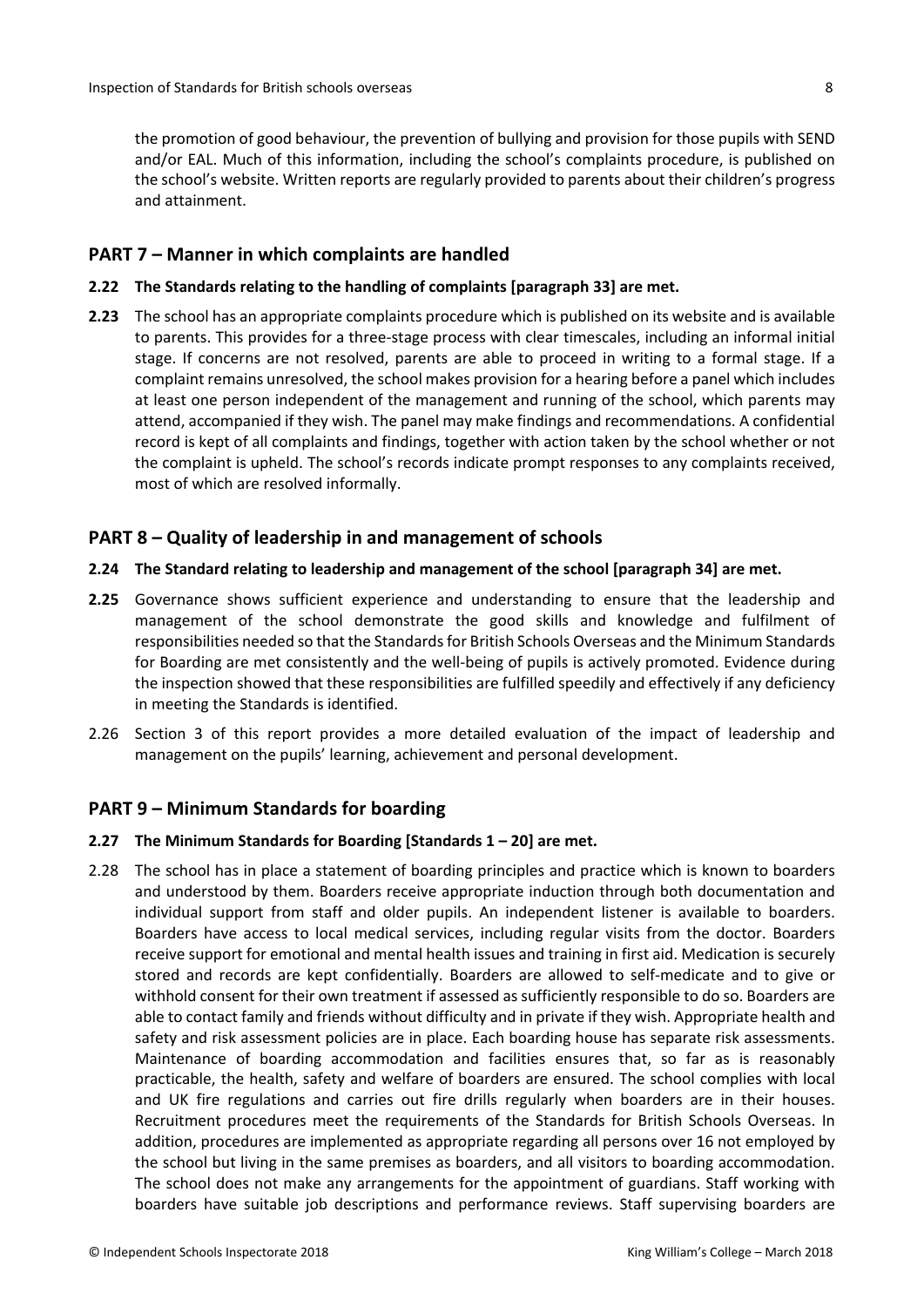sufficient in number, training and experience. An appropriately qualified member of staff has responsibility for boarders at all times and staff know the whereabouts of boarders.

- 2.29 Boarders' laundry is taken care of in-house and boarders are able to do their own laundry if they wish. They can obtain necessary personal and stationery items at the school shop or locally after lessons. Reasonable protection is provided for boarders' personal possessions including money and passports. Appropriate procedures are in place for the searching of boarders' personal belongings. There are written policies to promote good behaviour amongst boarders, and to prevent bullying, including cyberbullying, as far as practicable. Sanctions are implemented when necessary with consistency between boarding houses. The houses celebrate diversity and boarders freely discuss issues of equality. Boarders are encouraged to share their views individually or through one of the many committees that exist. Those views are discussed by prefects and house staff at regular meetings. Prefects are selected after wide consultation with boarders and have a clearly set out range of responsibilities. They receive guidance, training and supervision. Their role is pastoral and they offer support to younger pupils.
- 2.30 Suitable sleeping and study accommodation is provided for boarders. Toilet and washing facilities are provided which are appropriate and reasonably accessible from the sleeping accommodation. Heating, lighting and ventilation are adequate. Reasonable adjustments are made should any boarder have restricted mobility. Accommodation is suitably furnished and of sufficient size. It is reserved for the use of boarders and appropriately maintained. Food and drink for boarders are adequate in nutrition, quantity, quality, choice and variety, and meals are prepared in hygienic facilities. Boarders also have access to drinking water and to snacks at non-meal times. There is an appropriate range and choice of activities for boarders in the evenings and at weekends, and a boarders' social committee contributes to the programme. Boarders have access to a range of safe recreational areas, to information about events in the world outside and to local facilities as appropriate. The school's complaints policy specifically requires records of complaints to show those which relate to boarding provision and action taken by the school, regardless of whether such complaints are upheld.
- 2.31 The governors monitor the effectiveness of the leadership, management and delivery of boarding and welfare provision and receive presentations from boarding staff. Required records are kept and monitored. There is clear management, leadership and development of boarding, and effective links exist between academic and residential staff because significant numbers of boarding tutors also act as teachers. The school's leadership and management demonstrate good skills and knowledge appropriate to their role and undergo regular training. They fulfil their responsibilities effectively to ensure that the Standards are met.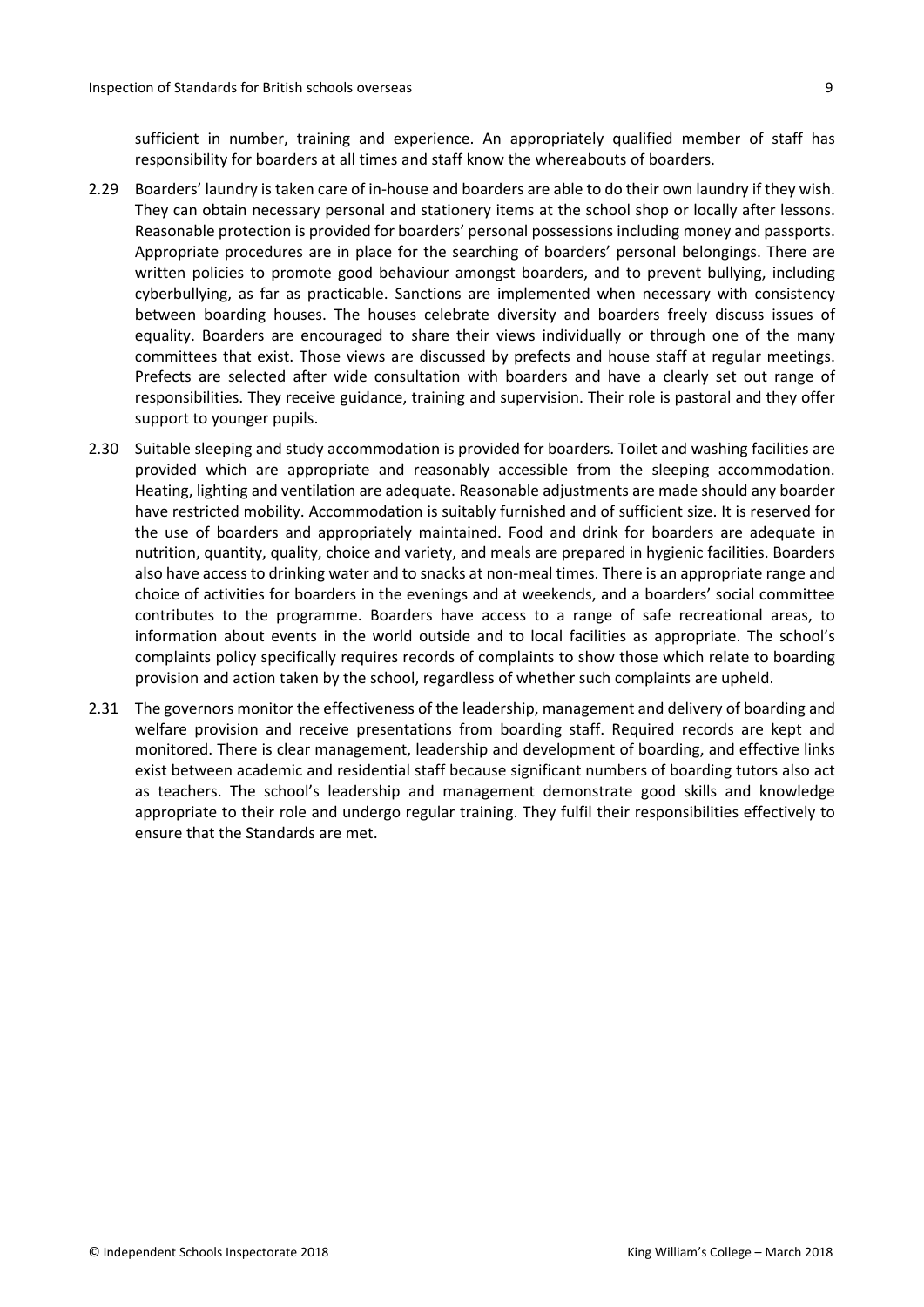## <span id="page-9-0"></span>**3. INSPECTION OF EDUCATIONAL QUALITY**

## <span id="page-9-1"></span>**Preface**

In addition to evaluating whether or not the school met all of the Standards for British Schools overseas and the Minimum Standards for Boarding, this inspection evaluated the **quality** of the school's work, focusing on the two key outcomes for pupils:

- the quality of the pupils' learning and achievement;
- the quality of the pupils' personal development;

Headline judgements of educational quality include one of the ISI descriptors 'excellent', 'good', 'sound' or 'unsatisfactory'. In addition, the text identifies clearly the impact of the curriculum, teaching, pastoral care, leadership and management and boarding on outcomes for pupils.

As ISI inspections of British schools overseas are for the benefit of the pupils, inspections aim to:

- provide objective and reliable inspection reports which help schools to recognise and build on their strengths and to identify and remedy any weaknesses;
- inform parents and the wider public of the quality of British schools overseas by placing reports in the public domain;
- help schools to improve the quality and effectiveness of pupils' education.

The report refers to year groups in accordance with the system most commonly used in England. Where the school's own names differ from those used in England, the details are given in the table below:

| School name                           | <b>National Curriculum name</b> |  |
|---------------------------------------|---------------------------------|--|
| The Buchan: junior school             |                                 |  |
| P1                                    | Reception                       |  |
| P <sub>2</sub>                        | Year 1                          |  |
| P <sub>3</sub>                        | Year 2                          |  |
| Form 1                                | Year 3                          |  |
| Form 2                                | Year 4                          |  |
| Form 3                                | Year 5                          |  |
| Form 4                                | Year 6                          |  |
| King William's College: senior school |                                 |  |
| Lower 4                               | Year 7                          |  |
| Upper 4                               | Year 8                          |  |
| Lower 5                               | Year 9                          |  |
| Middle 5                              | Year 10                         |  |
| Upper 5                               | Year 11                         |  |
| Lower <sub>6</sub>                    | Year 12                         |  |
| Upper 6                               | Year 13                         |  |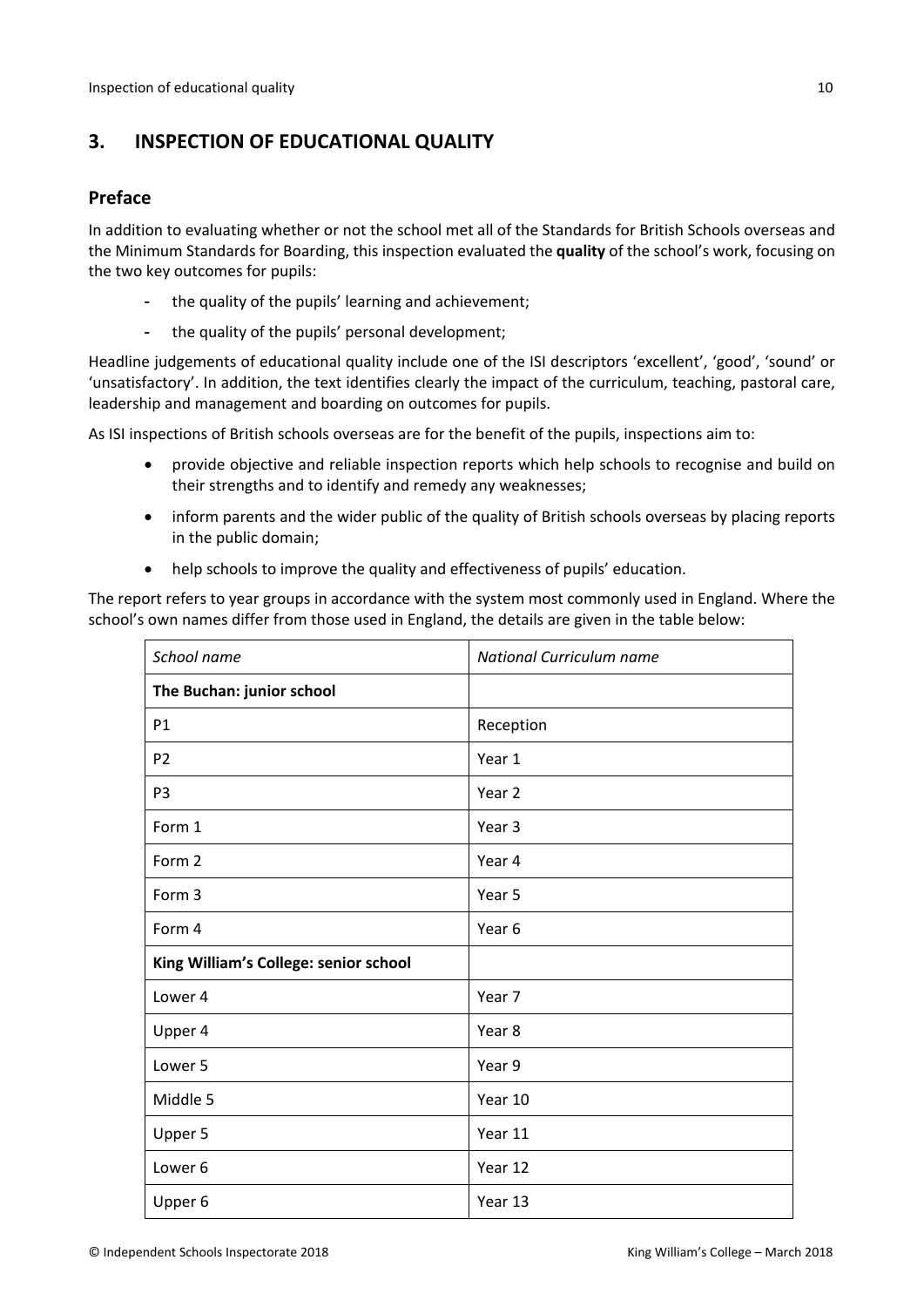### <span id="page-10-0"></span>**Key Findings**

- 3.1 The quality of the pupils' learning and achievement is good.
- 3.2 The quality of the pupils' personal development is excellent.

### <span id="page-10-1"></span>**Recommendations**

- 3.3 The school is advised to make the following improvements:
	- Ensure that pupils' progress is supported further by bringing the quality of marking and assessment throughout the school up to the level of the best practice already in evidence.
	- Ensure that all pupils, particularly the more able and some younger pupils, are enabled to reach their full potential by consistently being set appropriately demanding challenges.

### <span id="page-10-2"></span>**The quality of the pupils' learning and achievements**

- 3.4 The quality of the pupils' learning and achievement is good.
- 3.5 Children in the EYFS show a consistent enthusiasm for their learning as a result of excellent teaching which gives individual support and encouragement as required. By the time they leave Reception, all children can recognise letters and numbers, with some able to read simple words and write out letters, numbers and even complete words. They are stimulated by the spacious and colourful environment, in which their progress is fostered by keen listening from their teacher. Pupils are able to talk with confidence about the past and identify sources of evidence for historical study, responding eagerly to prompts from the teacher about life in the Victorian age. Pupils in the early years of the junior school are able to produce striking attempts at their own versions of art, prominently displayed in the entrance hall in response to their experience of the work of well-known artists, and the effective guidance they are given in painting techniques. Where data is available for 2016 and 2017, results for children in Reception and Year 1 indicate that all made progress at least in line with expectations, and almost half of the children made progress at a higher level. The results of Year 6 pupils in standardised tests in mathematics, English and science showed their attainment to be above average. Pupils who achieve particularly well in science are identified and given extension homework using more advanced material, enabling them to undertake more challenging tasks successfully. Pupils who achieve particularly well in English or mathematics do not consistently receive the same opportunitiesto make appropriate progress. As a result of new online assessment software recently introduced, pupils' progress in both the junior and senior schools has begun to be more closely monitored and has improved. Pupils' learning and achievement are strongly supported by this, although the quality of marking of written work does not consistently indicate to pupils how they might improve, an issue the school continues to address following a recommendation at the time of the previous inspection.
- 3.6 In the senior school, pupils show a determined, resilient approach to their learning when encouraged by teaching that is demanding and appropriately challenging. They use subject-specific vocabulary with confidence in science, showing interest in their work and good background knowledge. Their thinking is stimulated by questioning that draws out complex explanations and answers. As a result of well-planned teaching involving the effective use of a range of resources, pupils are well prepared to undertake practical experiments in a manner that is structured and safe. Pupils' independent learning is particularly evident in sixth form IB lessons, where they show outstanding concentration and a deep knowledge of their subjects. They can analyse and interpret literary texts in German and hypothesise about complex relationships between characters, taking on both roles in paired interviews with equal facility. Younger pupils are beginning to develop independent research skills because the school is taking steps to inculcate the philosophy of the IB into other parts of the senior school. The good resources of the library enable pupils to explore ideas and make connections. The following evaluations relate to pupils' performance in the years 2014 to 2016, these being the most recent three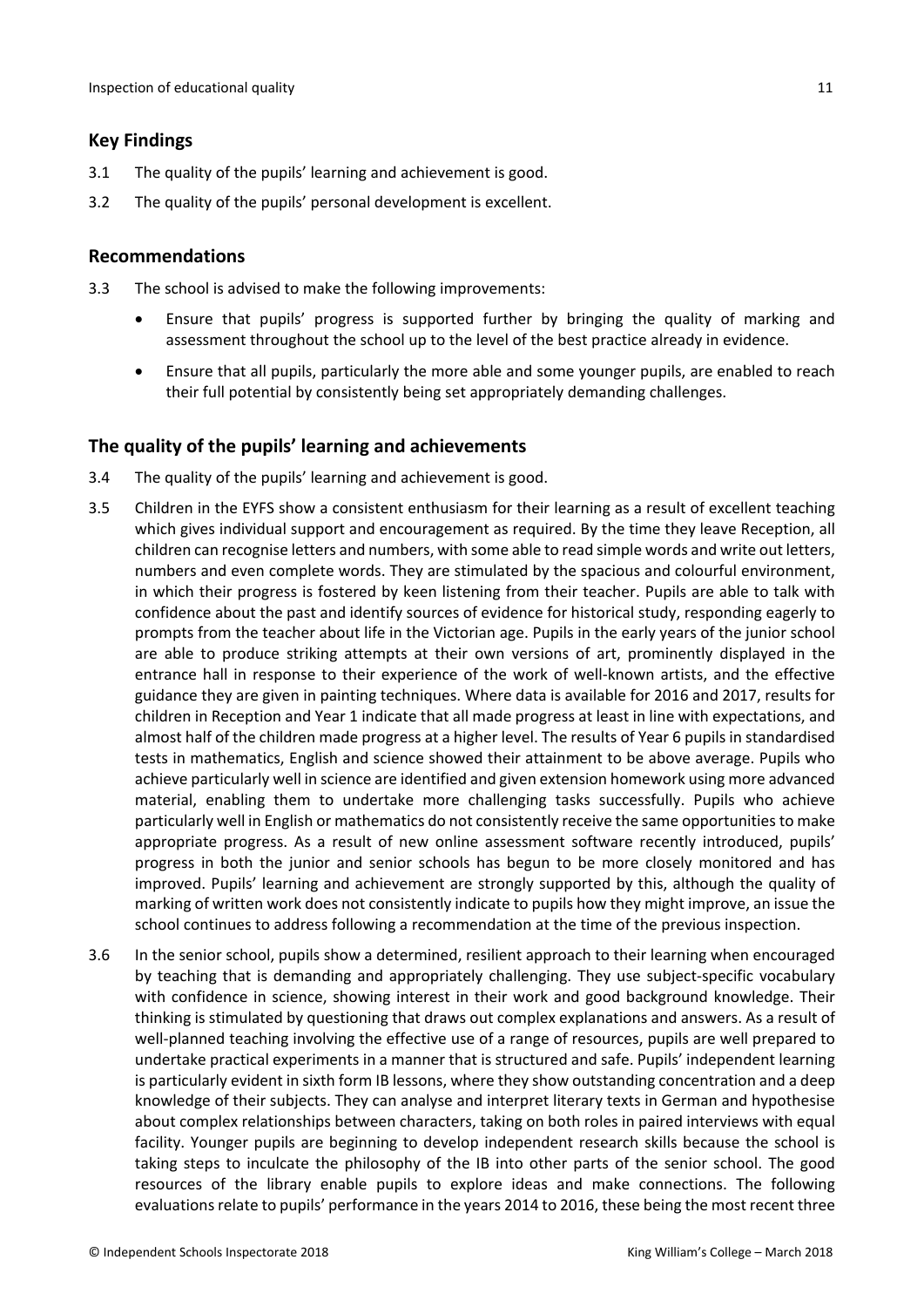years for which comparative data is available. Results in GCSE examinations have been consistently above the UK national average, although in results in 2017 this was less clearly marked. The proportion of grades achieved at A and A\* has been significantly above the UK national average. The level of attainment at GCSE and standardised measures of progress that are available indicate that pupils make appropriate progress in relation to the average for pupils of similar abilities. Results in IB examinations have been higher than worldwide norms. In 2017, the average points score was 32.8, with seven pupils achieving a score of 40 or higher, leading to successful entry to selecting universities. Standardised measures of progress indicate that pupils make good progress in relation to the average for pupils of similar abilities, as a result of the greater independence of learning they show.

- 3.7 Pupils with SEND and EAL make good progress according to their ability, supported effectively by focused intervention and individual tuition. In the junior school, pupils with SEND participate fully in reading a wide range of material. Pupils with SEND benefit from receiving additional support to improve their skills, including individual tuition and in-class support as appropriate. For them, working on a computer in lessons and in examinations is an important factor in helping them to fulfil their potential, and they particularly develop their ability to touch-type. Standardised assessments are carried out every year for pupils with SEND including a group reading and spelling test. Pupils' progress is closely monitored enabling focused help to be provided.
- 3.8 Pupils throughout the school show excellent communication skills. They take advantage of the exceptionally wide range of opportunities available to develop strong abilities in public speaking and performance, as well as in discussion in lessons. Pupils with EAL achieve at a particularly high level, when taking into account the additional challenges they face. Pupils regularly give presentations within particular subjects, for example on the adaptation of animals in biology. They also take the lead in chapel services for the whole of the senior school, writing and delivering compelling sermons on a range of important issues including the nature of leadership. Pupils also achieve success in speech and drama examinations and local public speaking events including national bible reading competitions. In the junior school, pupils showed excellent communicative ability when rehearsing for the production of *The Worst Witch* and when discussing how to continue an episode from *The Water Horse*, as a result of the creativity and confidence inspired by their teachers. Pupils are able to discuss articulately the development of practical experiments in science and use mathematical terms with ease. They are good and attentive listeners. In the senior school, pupils showed notable ability in explaining the concept of minimalism in music, using technical language with confidence and fluency. They responded positively to the opportunity to focus on their favourite books in connection with World Book Day, enjoying the discussions on why literature was important to them. They use online presentation packages effectively to convey ideas and their analysis of set poetry texts to other pupils.
- 3.9 Pupils develop good levels of competence in numeracy. Junior school pupils are able to apply their learned skills successfully to division using two different methods, aided by detailed planning and the identification of those who need extra help. Pupils identified as more able receive only slightly greater challenges in their work, restricting progress for some within mixed-ability sets, although pupils in one set in Year 4 were able to tackle questions of greater complexity than their peers. All pupils have a secure knowledge of multiplication tables. Pupils are able to interpret continuous data graphs and show a good knowledge of prime and square numbers. In the senior school, pupils successfully tackle appropriate mathematical tasks including calculation of the angles in quadrilateral figures, or plotting graphs when studying inequalities. In the sixth form, pupils achieve a good standard at the appropriate level of their IB study. Sixth form and senior school pupils use information and communication technology (ICT) routinely in their work, for example in note-taking or annotating files. In the junior school, pupils show variable ability in the use of ICT. Some pupils successfully use their ICT skills to make excellent progress in creating original computer games, as a result of earlier excellent teaching of coding and other transferable skills. For other pupils, the experience of using ICT in the curriculum outside specialist lessons is limited. Pupils are able to use websites to research information.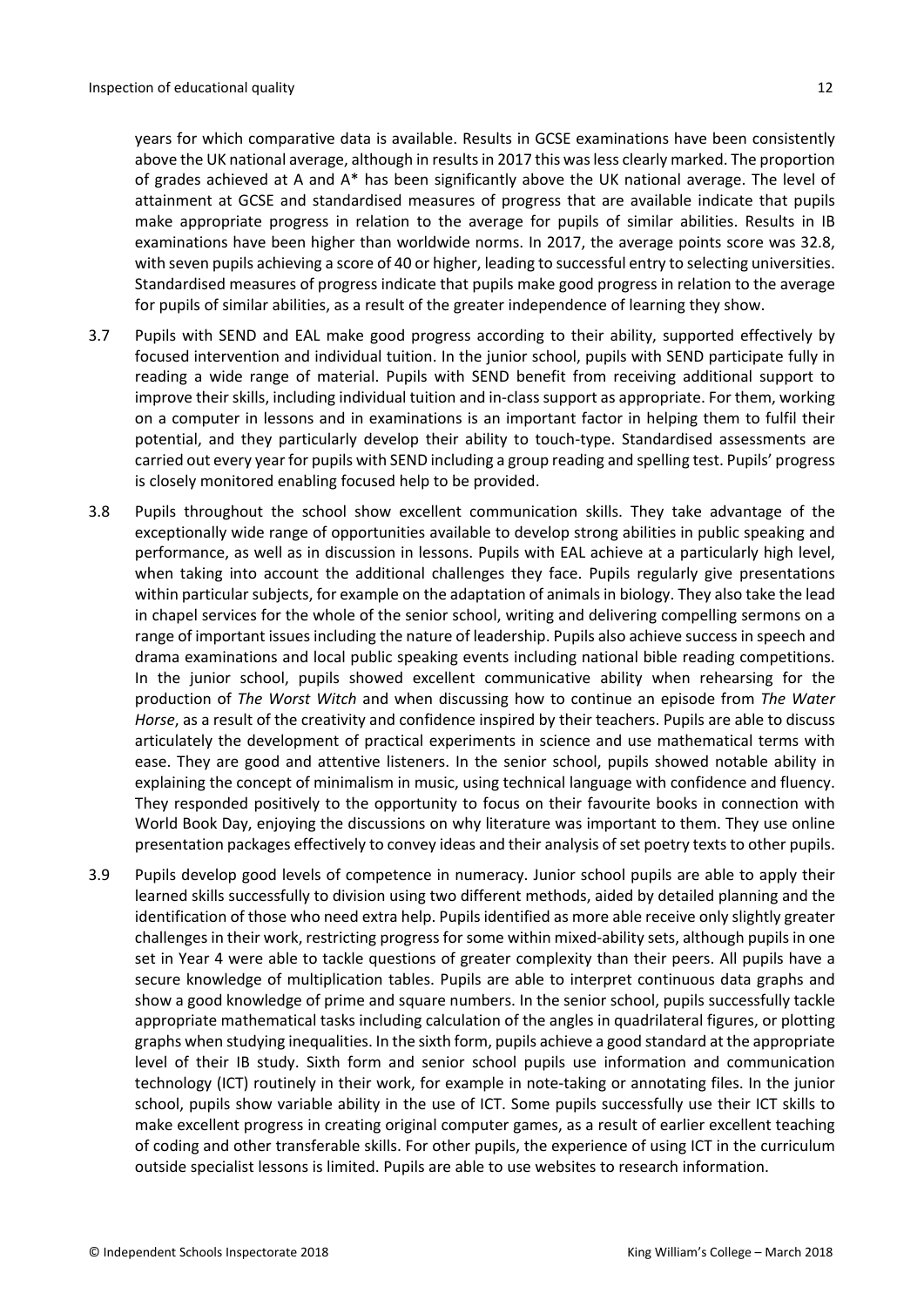- 3.10 Throughout the school, pupils make excellent use of the opportunities offered to them to develop their independent study skills. They respond to a high level of questioning with reflective, thoughtful comments. They use a variety of historical sources to support their research and engaged eagerly in a task investigating Britain's climate. In the junior school, pupils in the pre-prep follow their own interests in topic work and respond imaginatively to 'Why?' questions. Older pupils benefit from the challenge club, enabling them to explore higher order thinking skill tasks. Pupils apply themselves rigorously to the task of understanding the complex concepts involved in the theory of knowledge, showing a lively, inquisitive approach to subjects such as 'storytelling in indigenous cultures' or 'censorship and the arts'. Homework set does not consistently present appropriately demanding challenges. When faced with problem-solving tasks in lessons, pupils think deeply, analyse evidence and synthesise information from a variety of sources. At other times, younger pupils particularly are not required to use higher order learning and thinking skills when teaching is more instructional than stimulating or creative. As a result, their progress is less effective. Boarders benefit from the period of private study in the houses every evening, when their study skills are encouraged by teachers and tutors.
- 3.11 Pupils achieve notable success in a wide range of academic and other activities throughout the school. They develop existing interests and discover new ones as a result of the exceptional variety of choices offered to them. They achieve success in instrumental music examinations, including many at distinction. They attain high-level results in the UK mathematics challenges. Pupils participate successfully in the island's charity challenge and the Model United Nations. Large numbers of pupils achieve the Duke of Edinburgh's Award at all levels. Recent individual successes have included one pupil winning the Isle of Man Linguistics Olympiad and another being awarded an International Space School scholarship. Pupils represent the island and Team GB in gymnastics, snowboarding, golf and pole vault, and sports teams compete successfully in external events and competitions. Junior school pupils have achieved success in tennis, hockey, netball, football, rugby and swimming. Pupils sing in one or more of the school's choirs both on the island and further afield. Pupils of all ages enjoy developing design skills and contributing to the school's eco-status.
- 3.12 Pupils' attitudes to learning are excellent. They are participative and enthusiastic, and are keen that opportunities for collaborative learning, already in evidence in several year groups, should be spread more widely through the school. Boarders show a particularly strong capacity to work together and support each other. Pupils throughout the school are positive, focused and eager to learn, often showing an exemplary approach to their study, as in the evident satisfaction they derived from discussing different approaches to divorce within the Christian church. In a pre-inspection questionnaire, parents expressed overwhelming satisfaction with the progress their children make, and with the range of the curriculum and other activities. Pupils strongly shared these views.
- 3.13 The wide-ranging successes achieved by the pupils across both the junior and senior schools are a direct result of the excellent governance, leadership and management which consistently embody the values of the school. Strategic planning has effectively enabled the school to expand its curriculum and facilities to support the learning of the pupils and ensured that the boarding provision contributes both materially and in less tangible ways to pupils' overall achievement. The learning environment, the administration of the school, and the generally high expectations set, all contribute to its atmosphere of purposeful endeavour, to which pupils respond positively.

## <span id="page-12-0"></span>**The quality of the pupils' personal development**

- 3.14 The quality of the pupils' personal development is excellent.
- 3.15 Pupils develop a strong sense of self-esteem and self-confidence as a result of the constant guidance and encouragement they receive from their teachers and tutors. They feel trusted and safe, showing enjoyment of their life at school whether as day pupils or boarders. They are friendly, enquiring, concerned and engaged, the older pupils caring in a natural way for the younger ones as appropriate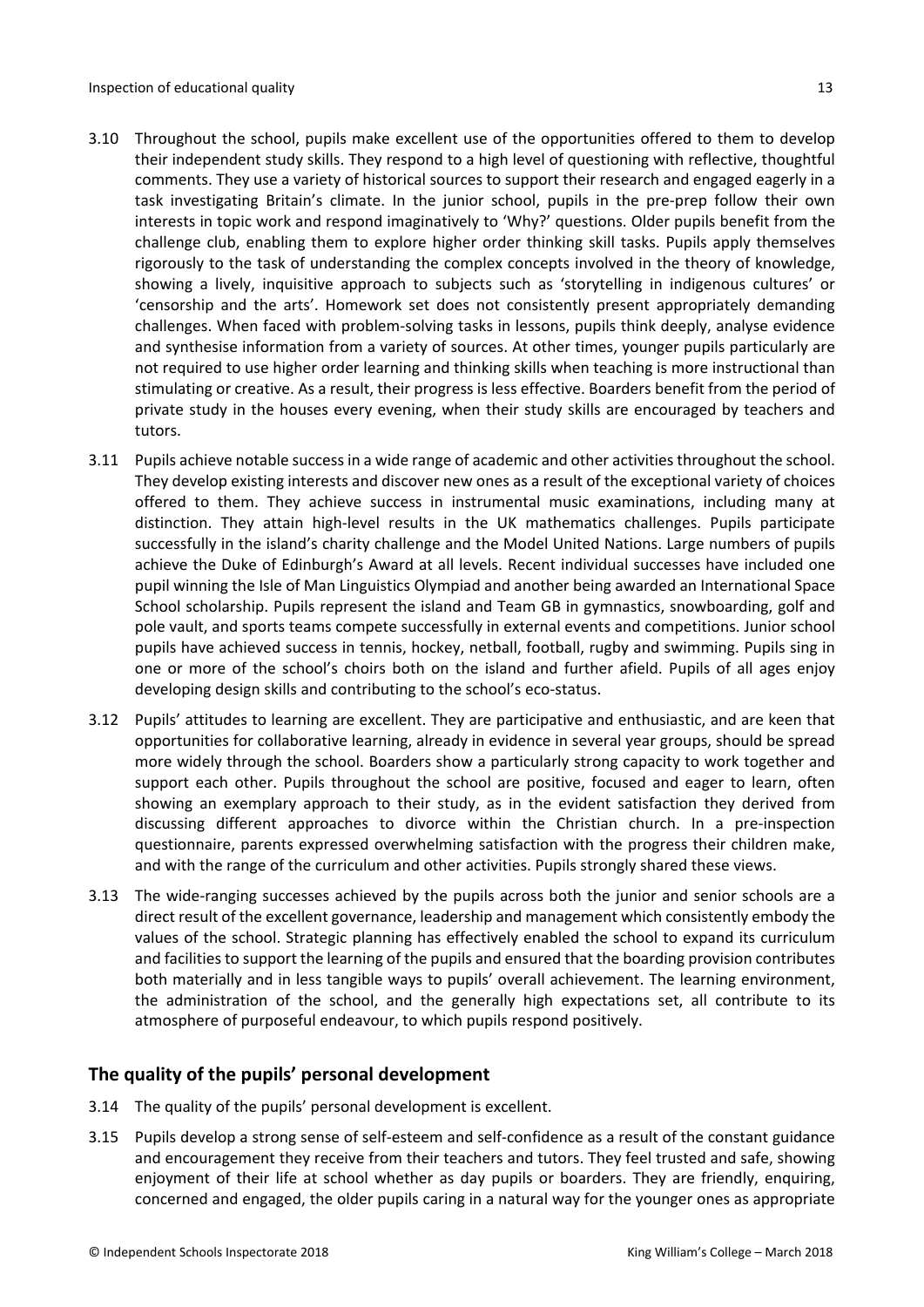in both the junior and senior schools. This is an element fostered particularly through the IB Community, Action, Service (CAS) programme. Boarders benefit from the school's life skills programme, which includes such domestic challenges as cooking and ironing, and take pride in demonstrating skillslearned, for example, in preparing the parents'supper once a year. Pupils are well prepared for the next stage of their lives, whether moving from the junior to the senior school, or leaving school for university. They develop resilience as a result of the challenging activities offered and the demands placed on them during a busy school term. They learn to cope with adversity because of the support of those around them, both staff and other pupils, for example, when not yet quite sure of their lines in rehearsals for one of the school shows. They persevered, for example when completing a circuit training session in Year 3. Pupils have the confidence to speak publicly in front of their peers, whether in a junior school assembly or giving a powerful lecture on St David in chapel. Because teachers model excellent teaching, pupils develop the ability to coach each other and value the feedback they receive. They accept constructive criticism calmly. They speak confidently about the strengths and weaknesses in their academic work. Their acknowledgement of what they find difficult is a further reflection of their self-awareness and self-esteem.

- 3.16 Pupils understand that the decisions they make will have an important impact on their future success and well-being. This awareness is fostered throughout their time at the school, including by involving pupils in the devising of the school's code of conduct or rules. In the junior school pupils make decisions for themselves, for example on chair designs, the sequence of steps required to make porridge successfully, which materials to use for building a boat, or the choice of subject for painting in art. Older pupils conduct mature discussions on issues affecting their future before reaching a decision, including, for example, on whether to stand for election to one of the leadership positions and, if so, how to conduct their campaign. Pupils are encouraged to be aspirational and feel well prepared for their future life. Pupils have a strong sense of right and wrong and are not afraid of expressing their opinions in a considered, courteous way. They have a clear understanding of what is expected of them and show respect for the school's rules, younger pupils even pointing out a correlation between the Buchan Charter and British and Manx values. They are conscious of the type of comments that are unacceptable on the internet or social media. Pupils are kind to each other, and generally behave well in lessons, calmly focused and self-controlled, as a result of the ethos and values of the school that are strongly in evidence. They understand the need for good behaviour and how it impacts on others around. They talk often about the school as a community, and the need for all to play their part in ensuring that it remains a harmonious and peaceful one.
- 3.17 During their time at the school, pupils develop a deep appreciation of the non-material aspects of life and an understanding of the role of the Christian faith in a community where many pupils do not belong to a Christian church or any other faith. Assemblies in the junior school are often led by sixth formers, and in the chapel for the senior school by tutor groups of older pupils. Pupils studying the work of famous artists gain an understanding that goes beyond the technical and into the realm of awe. Younger pupils comparing Norse versions of the origin of the world with the biblical account in the book of Genesis showed a ready understanding of different explanations of the world. In assemblies, pupils sing hymns with understanding, sensitivity and enthusiasm. They participate or listen intently with patience and focus. They show empathy in their discussion of poetry in GCSE classes. Pupils take time out from the busy life of the school day to enjoy worship and reflect in the chapel. They explore a variety of spiritual issues within various subjects, including history, geography and environmental systems and societies in IB lessons and through the theory of knowledge paper.
- 3.18 Pupils are socially aware in respect of both the school community and the wider world. They keenly involve themselves in activities to support local, national or international charities such as for lifeboats, or supporting a school in Nepal. Within school, pupils work together eagerly, collaborating to solve common problems. Several opportunities are taken advantage of by pupils to ensure their voice is heard within school, including the boarders' social council, food committee, digital committee and college council. They enjoy working constructively in pairs or small groups on specific projects, such as science experiments or building Viking ships, and working with those not in their forms on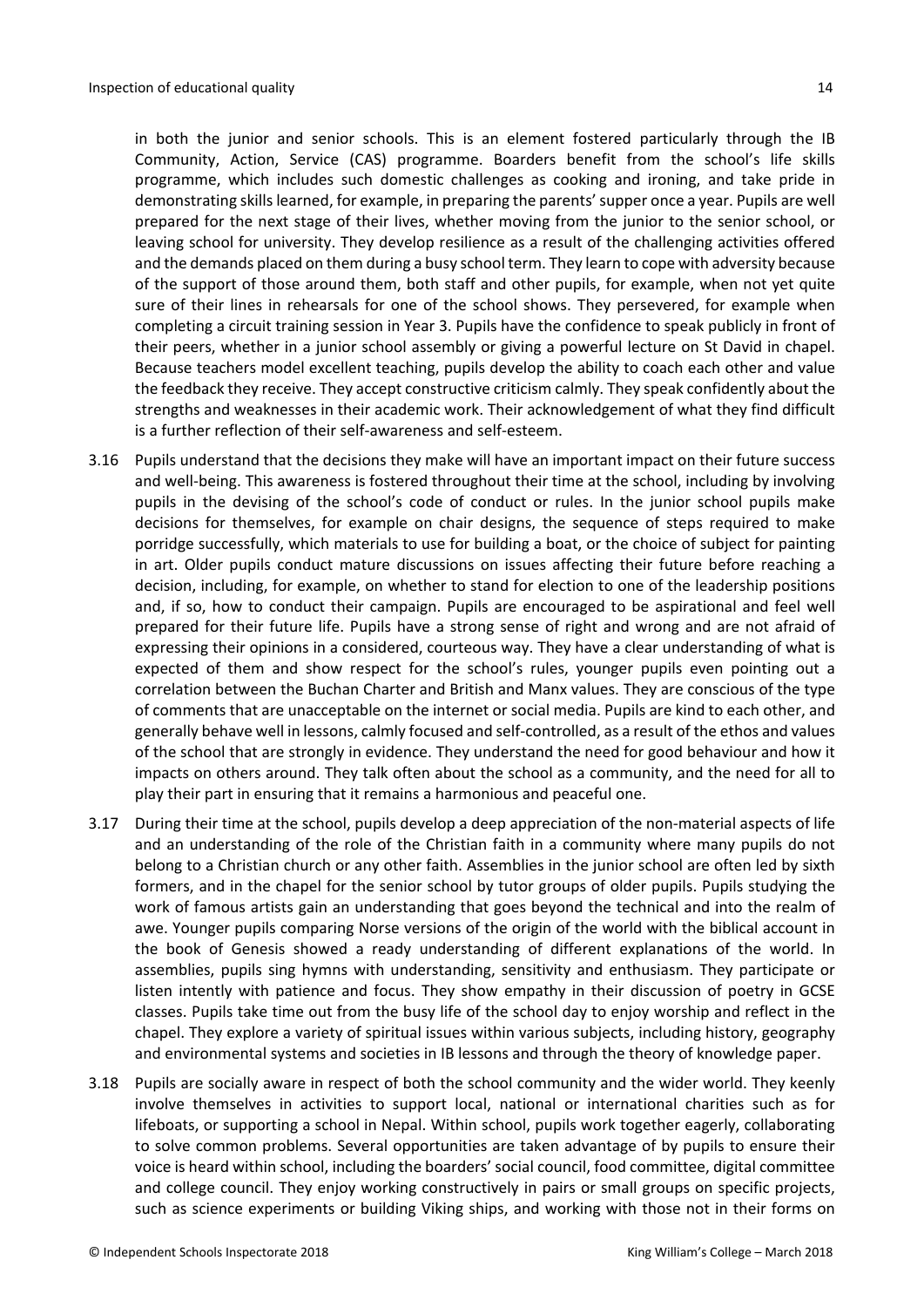House Days. Among other social responsibilities undertaken are entertaining the elderly at Christmas, participation in the island Armistice Day service, and acting as digital leaders, eco-warriors, chapel leaders, sports captains or prefects within school. Pupils rise to such challenges keenly.

- 3.19 In line with the school's international outlook and values, pupils respect and value diversity, and show appreciation of their own and other cultures. They welcome pupils from around the world and often take the opportunity to visit them at home and develop lasting friendships. The school makes a notable effort to welcome those from abroad, including through special events such as themed meals or culture evenings, or by inviting parents in to speak about their own culture and beliefs. Relationships between pupils of diverse countries are excellent. Boarders from around the world speak comfortably in their second language, appreciating the rich diversity of the house communities. They show a strong enthusiasm for the values of their boarding house, seizing opportunities to work together towards common goals in a positive atmosphere of mutual respect and understanding. The ethos of the school community reflects values such as tolerance, the rule of law and democracy, for example in the elections held shortly after the inspection for leadership roles in the houses for which pupils were preparing during inspection.
- 3.20 Pupils throughout the school understand their own responsibility to contribute to staying safe, including online. This is fostered through assemblies, PSHE and physical education lessons and the tutorial programme. Pupils understand and can explain why they wear protective clothing and eye goggles in science lessons and have a knowledge of basic first aid, one of the elements that can be included within the Buchan Badge. Pupils are able to demonstrate their knowledge of the importance of healthy eating, the effects of smoking and the need for regular exercise, including in the circuit training activity. Pupils enjoy being at the school and feel that it helps them to develop a healthy lifestyle. They are resilient and enjoy their sporting activity, feeling that this is a key factor in helping to develop their self-confidence. They are encouraged to be safe and healthy by their tutors and, in addition, by the medical staff. In addition, they take part readily in mindfulness, meditation and quiet times and learn how to manage panic attacks and deal with anxiety. There are high levels of pupil participation in sport, and also on school trips.
- 3.21 The school's governance, leadership and management constantly emphasise the role of its pastoral and boarding care in supporting pupils' personal development. Pupils benefit from highly motivated and committed staff who carefully monitor their welfare and personal development. The success of this aspect of the school's provision is evident in the excellent outcomes for pupils, who become engaged, compassionate, kind and mutually respectful members of the school community at all ages, with a genuine concern to contribute towards improving the wider world. From responses to preinspection questionnaires it was clear that pupils overwhelmingly like being at this school, and that parents are similarly positive about the attitudes and values promoted by the school and the provision made for its boarders.